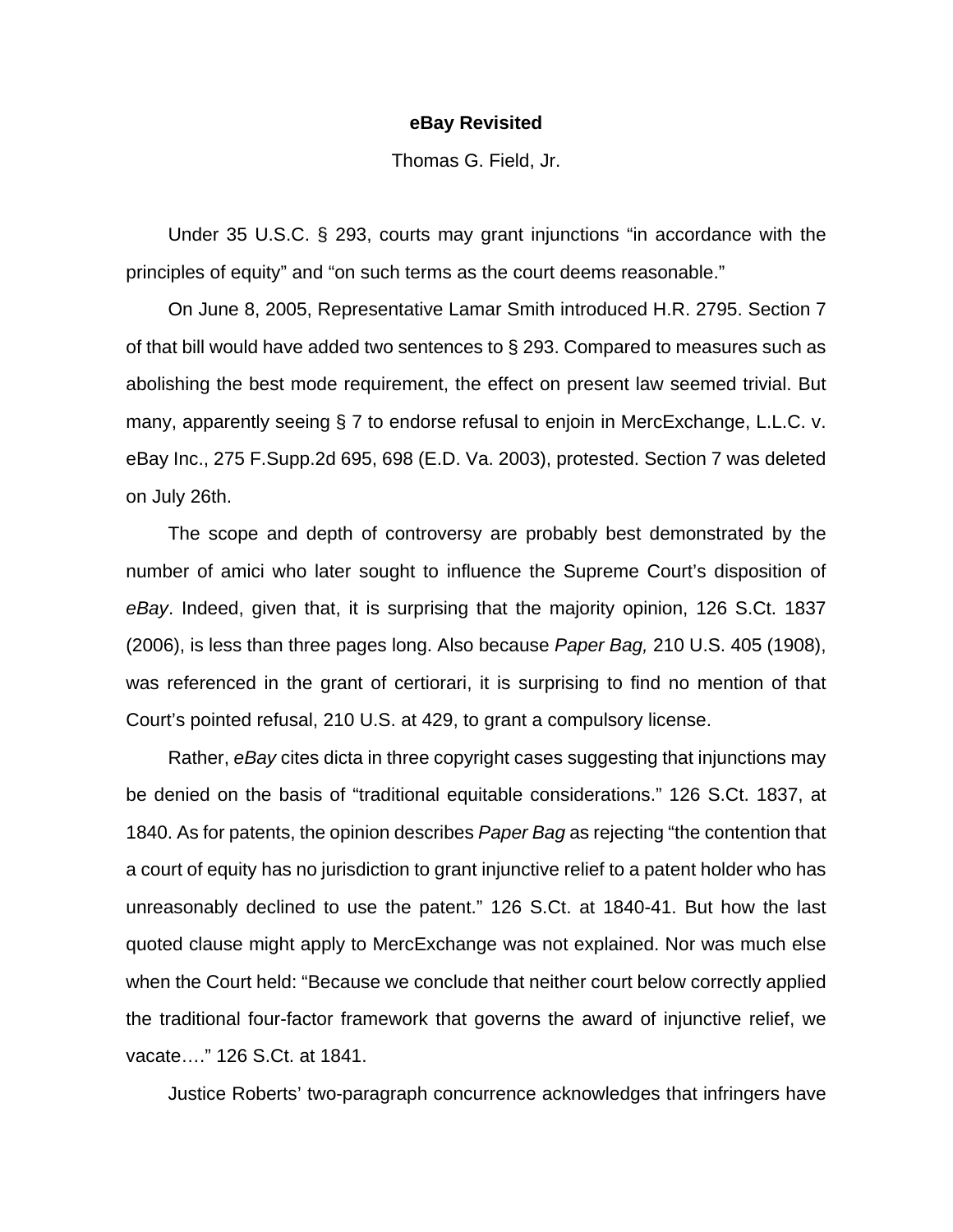long been enjoined "in the vast majority of patent cases;" *id.* It nevertheless chides the Federal Circuit for implying that patentees are *entitled* as a *general rule* to injunctions; *id.* (emphasis in opinion).

 Justice Kennedy's slightly longer concurrence notes that traditional approaches may not be useful when circumstances change. For evidence of that, it echoes an FTC report that: "An industry has developed in which firms use patents not as a basis for producing and selling goods but, instead, primarily for obtaining licensing fees. For these firms, an injunction, and the potentially serious sanctions arising from its violation, can be employed as a bargaining tool to charge exorbitant fees." 126 S.Ct. at 1842 (citation omitted).

 Despite Justice Robert's chiding and Justice Kennedy's anxiety about exorbitant fees, no opinion suggests a general presumption against injunctions — even as to all "non-practicing entities" (NPEs). Indeed, the majority states: "[S]ome patent holders, such as university researchers or self-made inventors, might reasonably prefer to license their patents, rather than… bring their works to market themselves. Such patent holders may be able to satisfy the traditional four-factor test, and we see no basis for categorically denying them the opportunity to do so." 126 S.Ct. at 1840.

 It is unfortunate that no opinion notes a key difference between the circumstances in *Paper Bag*, on one hand, and those reported by the FTC or allegedly present in *eBay,* on the other. The *Paper Bag* owner was literally an NPE, but an injunction was sought not "as a bargaining tool to charge [any, much less] exorbitant fees." The owner sought instead to preserve investments in its patent and existing plant.

 Such differences may have supported the observation in Fromson v. Western Litho Plate and Supply Co., 853 F.2d 1568, 1574 (Fed. Cir. 1988), that injunctions in favor of *individual,* non-manufacturing patentees are routinely denied. The observation was rhetorical, however. Fromson may not have competed with